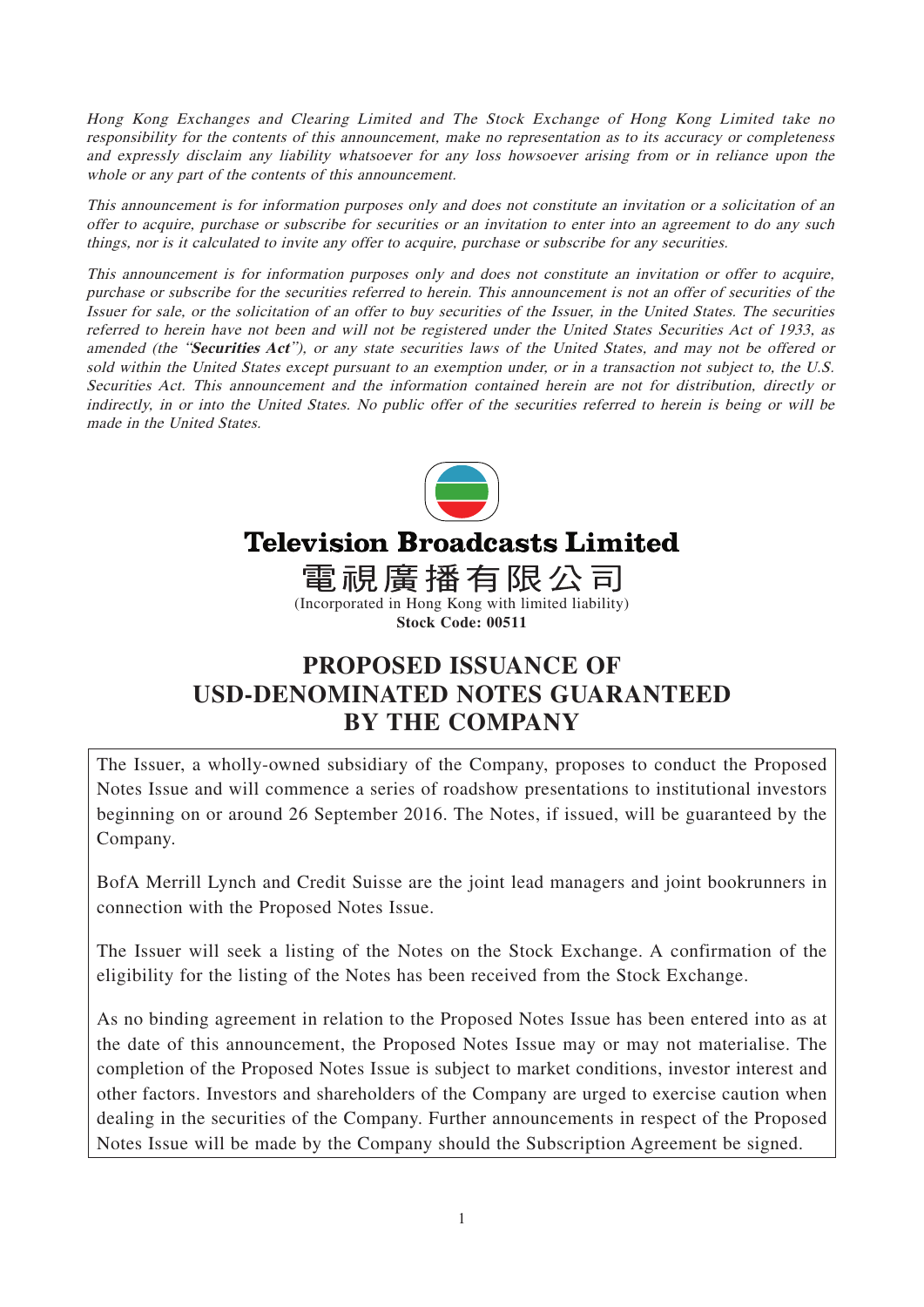# **THE PROPOSED NOTES ISSUE**

#### **Introduction**

The Issuer, a wholly-owned subsidiary of the Company, proposes to conduct the Proposed Notes Issue and will commence a series of roadshow presentations to institutional investors beginning on or around 26 September 2016. The Proposed Notes Issue, if it proceeds, will only be offered and sold outside the United States in compliance with Regulation S under the Securities Act. Completion of the Proposed Notes Issue is subject to market conditions, investor interest and other factors. The Notes, if issued, will be guaranteed by the Company.

BofA Merrill Lynch and Credit Suisse are the joint lead managers and joint bookrunners in connection with the Proposed Notes Issue.

The pricing of the Notes, including the aggregate principal amount, the issue price and the interest rate, will be determined through a bookbuilding exercise conducted by the joint lead managers and the joint bookrunners. Upon finalisation of the terms of the Proposed Notes Issue, the Issuer, the Company, BofA Merrill Lynch and Credit Suisse will enter into a Subscription Agreement.

#### **Proposed use of proceeds**

The net proceeds of the Proposed Notes Issue are expected to be used to fund the expansion of the Group's digital new media business and other capital expenditures, to make strategic investments and for its general corporate purposes.

#### **Listing**

The Issuer will seek a listing of the Notes on the Stock Exchange. A confirmation of the eligibility for the listing of the Notes has been received from the Stock Exchange. Admission of the Notes to the Stock Exchange should not be taken as an indication of the merits of the Notes, the Issuer or the Company.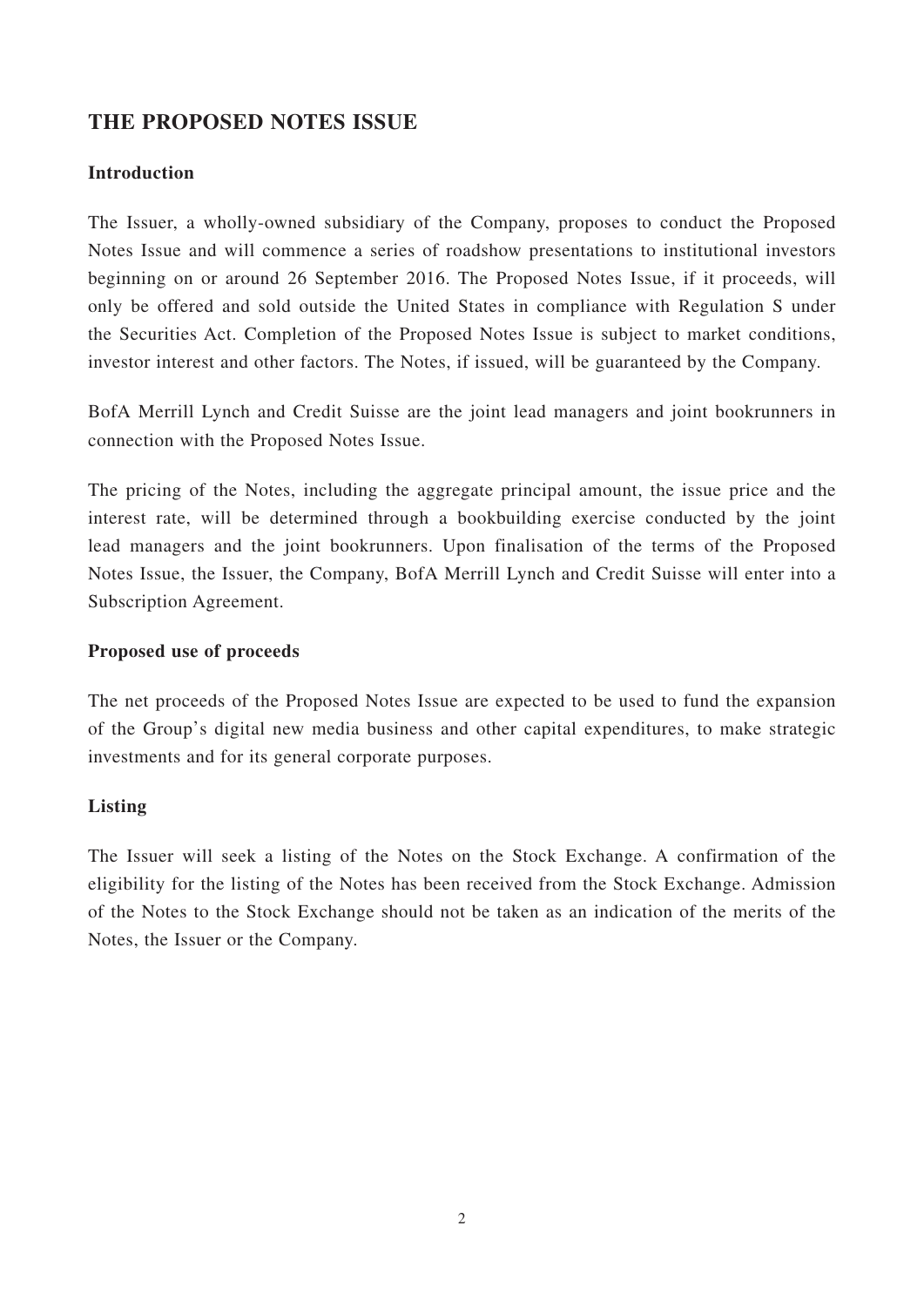# **GENERAL**

**As no binding agreement in relation to the Proposed Notes Issue has been entered into as at the date of this announcement, the Proposed Notes Issue may or may not materialise. The completion of the Proposed Notes Issue is subject to market conditions, investor interest, and other factors. Investors and shareholders of the Company are urged to exercise caution when dealing in the securities of the Company. Further announcements in respect of the Proposed Notes Issue will be made by the Company should the Subscription Agreement be signed.**

# **DEFINITION**

In this announcement, the following expressions have the meanings set out below unless the context requires otherwise:

| "BofA Merrill Lynch"   | Merrill Lynch International                                                                                                                                          |
|------------------------|----------------------------------------------------------------------------------------------------------------------------------------------------------------------|
| "Board"                | the board of Directors                                                                                                                                               |
| "Company"              | Television Broadcasts Limited, a company incorporated<br>in Hong Kong, the shares of which are listed on the Main<br>Board of the Stock Exchange (stock code: 00511) |
| "Credit Suisse"        | Credit Suisse (Hong Kong) Limited                                                                                                                                    |
| "Directors"            | the directors of the Company                                                                                                                                         |
| "Group"                | the Company and its subsidiaries                                                                                                                                     |
| "Issuer"               | TVB Finance Limited, a company incorporated in the<br>Cayman Islands and a wholly-owned subsidiary of the<br>Company                                                 |
| "Notes"                | the USD-denominated notes to be issued by the Issuer and<br>guaranteed by the Company                                                                                |
| "Proposed Notes Issue" | the proposed issue of the Notes by the Issuer                                                                                                                        |